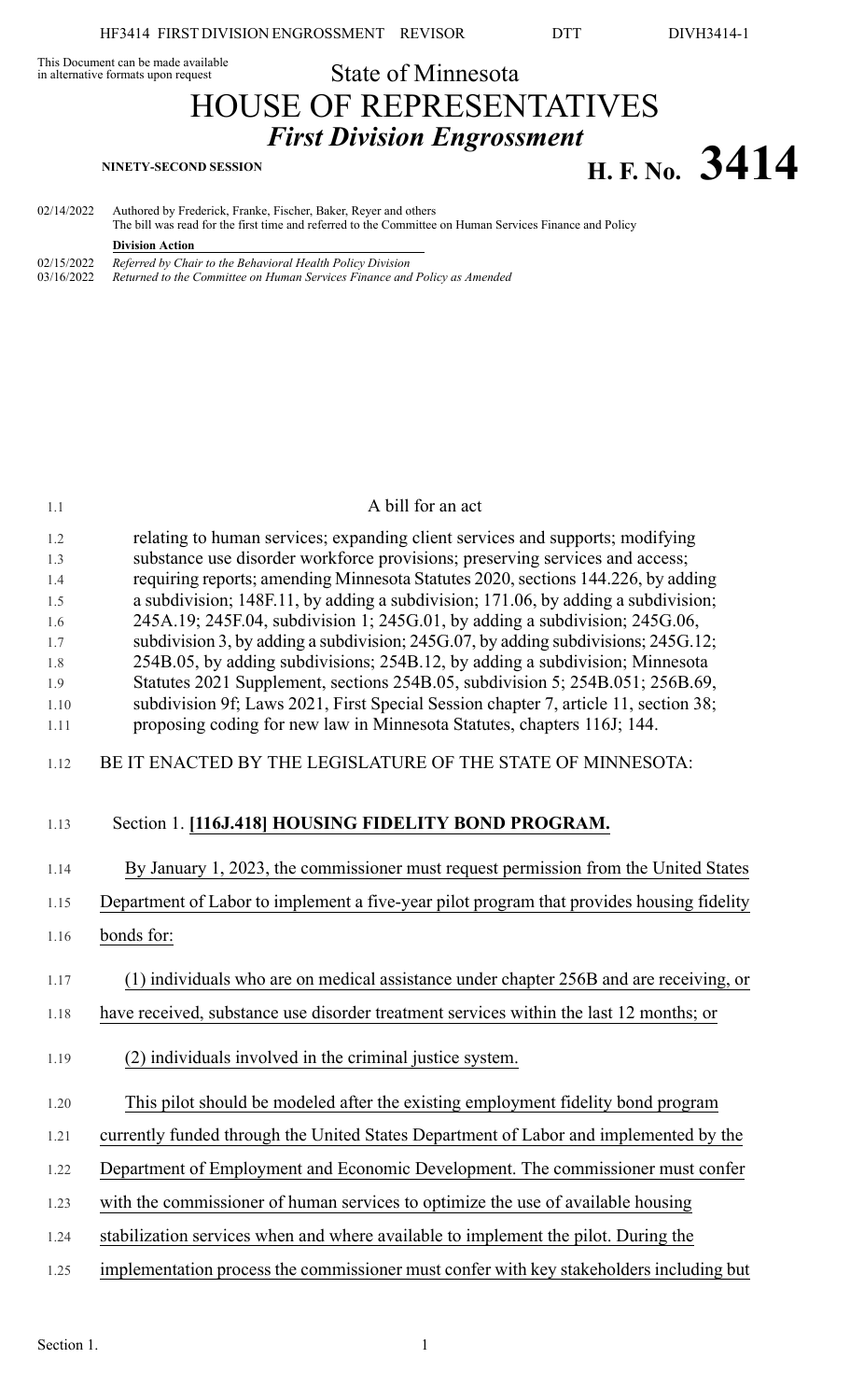- 2.1 not limited to: individuals who have been through substance use disorder treatment, family
- 2.2 members of a person in recovery, health care treatment professionals, rental housing
- 2.3 providers, housing stabilization service providers, and any other stakeholders the
- 2.4 commissioner deems necessary.

## 2.5 Sec. 2. **[144.2256] CERTIFIED BIRTH RECORD FOR PERSONS ELIGIBLE FOR** 2.6 **MEDICAL ASSISTANCE.**

- 2.7 Subdivision 1. **Application; birth record.** A subject of a birth record who is medical 2.8 assistance eligible according to chapter 256B and who has been treated for a substance use 2.9 disorder within the past 12 months may apply to the state registrar or a local issuance office 2.10 for a certified birth record according to this section. The state registrar or local issuance
- 2.11 office shall issue a certified birth record, or statement of no vital record found, to a subject
- 2.12 of a birth record who submits:
- 2.13 (1) a completed application signed by the subject of the birth record;
- 2.14 (2) a statement of eligibility from an employee of a treatment provider licensed under
- 2.15 chapter 245G that receives public funding to provide services to people with substance use
- 2.16 disorders. The statement must verify the subject of the birth record is medical assistance
- 2.17 eligible according to chapter 256B and has been treated for substance use disorder in the
- 2.18 last 12 months. The statement must comply with the requirements in subdivision 2; and
- 2.19 (3) identification in the form of:
- 2.20 (i) a document of identity listed in Minnesota Rules, part 4601.2600, subpart 8, or, at
- 2.21 the discretion of the state registrar or local issuance office, Minnesota Rules, part 4601.2600, 2.22 subpart 9;
- 2.23 (ii) a statement that complies with Minnesota Rules, part 4601.2600, subparts 6 and 7; 2.24 or
- 2.25 (iii) a statement of identity provided by the employee of a human services agency that
- 2.26 receives public funding to provide services to people with substance use disorders who
- 2.27 verified eligibility. The statement must comply with Minnesota Rules, part 4601.2600,
- 2.28 subpart 7.
- 2.29 Subd. 2. **Statement of eligibility.** A statement of eligibility must be from an employee 2.30 of a human services agency that receives public funding to provide services to people with 2.31 substance use disorders and must verify the subject of the birth record is medical assistance 2.32 eligible according to chapter 256B and has been treated for a substance use disorder within
- 2.33 the last 12 months. The statement of eligibility must include: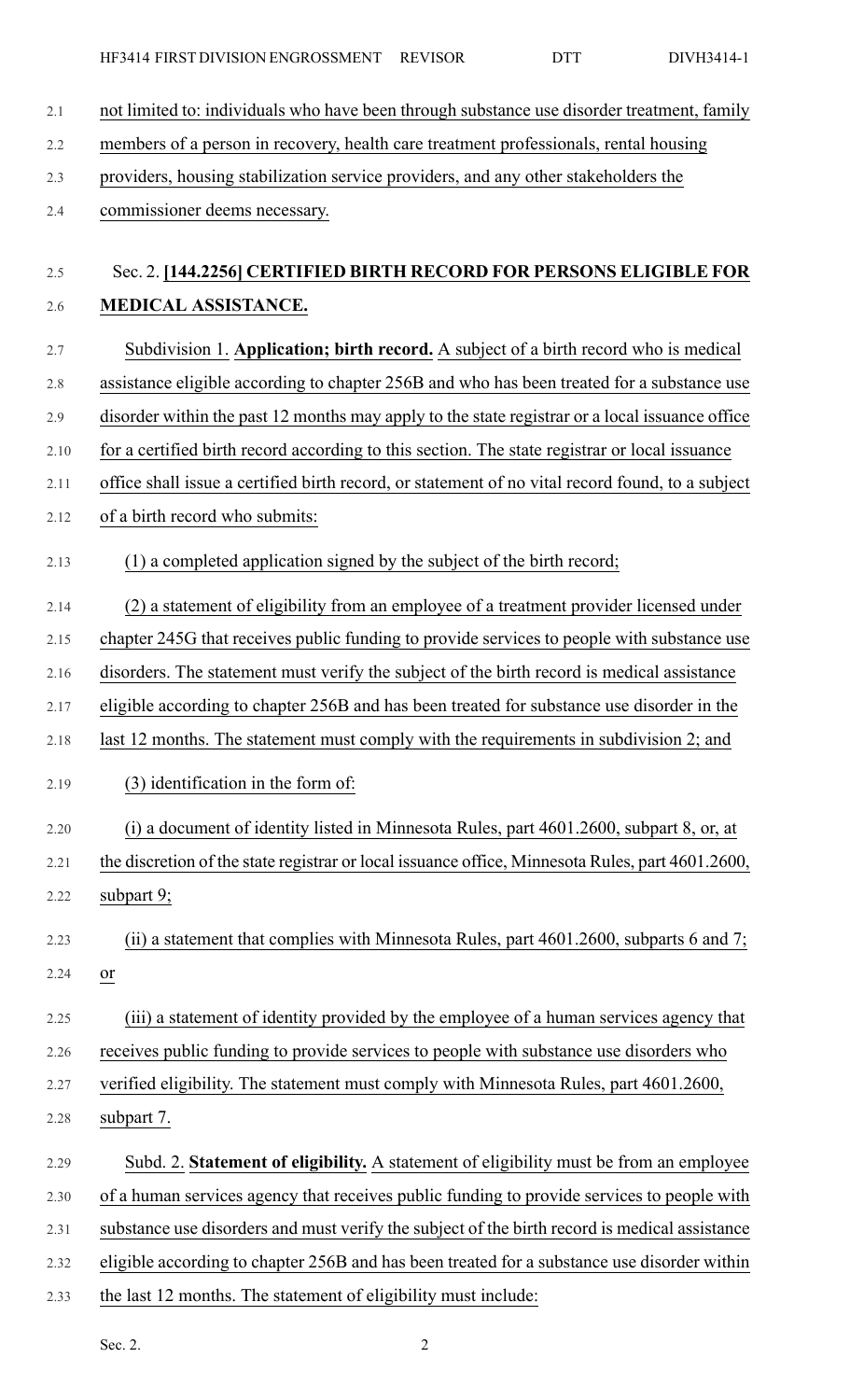| 3.1  | (1) the employee's first name, middle name, if any, and last name; home or business            |
|------|------------------------------------------------------------------------------------------------|
| 3.2  | address; telephone number, if any; and e-mail address, if any;                                 |
| 3.3  | (2) the name of the human services agency that receives public funding to provide              |
| 3.4  | services to people with substance use disorders that employs the person making the eligibility |
| 3.5  | statement;                                                                                     |
| 3.6  | (3) the first name, middle name, if any, and last name of the subject of the birth record;     |
| 3.7  | (4) a copy of the individual's employment identification, or verification of employment,       |
| 3.8  | linking the employee to the human services agency that provided treatment; and                 |
| 3.9  | (5) a statement specifying the relationship of the individual providing the eligibility        |
| 3.10 | statement to the subject of the birth record.                                                  |
| 3.11 | Subd. 3. Data practices. Data listed under subdivision 1, clauses (2) and (3), are private     |
| 3.12 | data on individuals.                                                                           |
| 3.13 | Sec. 3. Minnesota Statutes 2020, section 144.226, is amended by adding a subdivision to        |
| 3.14 | read:                                                                                          |
|      |                                                                                                |
| 3.15 | Subd. 9. Birth record fees waived for people treated for substance use disorder. A             |
| 3.16 | subject of a birth record who has been treated for a substance use disorder within the last    |
| 3.17 | 12 months and is eligible for medical assistance according to chapter 256B shall not be        |
| 3.18 | charged any of the fees specified in this section for a certified birth record or statement of |
| 3.19 | no vital record found.                                                                         |
| 3.20 | <b>EFFECTIVE DATE.</b> This section is effective January 1, 2023.                              |
| 3.21 | Sec. 4. Minnesota Statutes 2020, section 148F.11, is amended by adding a subdivision to        |
| 3.22 | read:                                                                                          |
| 3.23 | Subd. 2a. Former students. (a) A former student may practice alcohol and drug                  |
| 3.24 | counseling for 90 days from the former student's degree conferral date from an accredited      |
| 3.25 | school or educational program or from the last date the former student received credit for     |
| 3.26 | an alcohol and drug counseling course from an accredited school or educational program.        |
| 3.27 | The former student's practice must be supervised by a supervisor.                              |
| 3.28 | (b) The former student's right to practice automatically expires after 90 days from the        |
| 3.29 | former student's degree conferral date or date of last course credit, whichever occurs last.   |
| 3.30 | <b>EFFECTIVE DATE.</b> This section is effective the day following final enactment.            |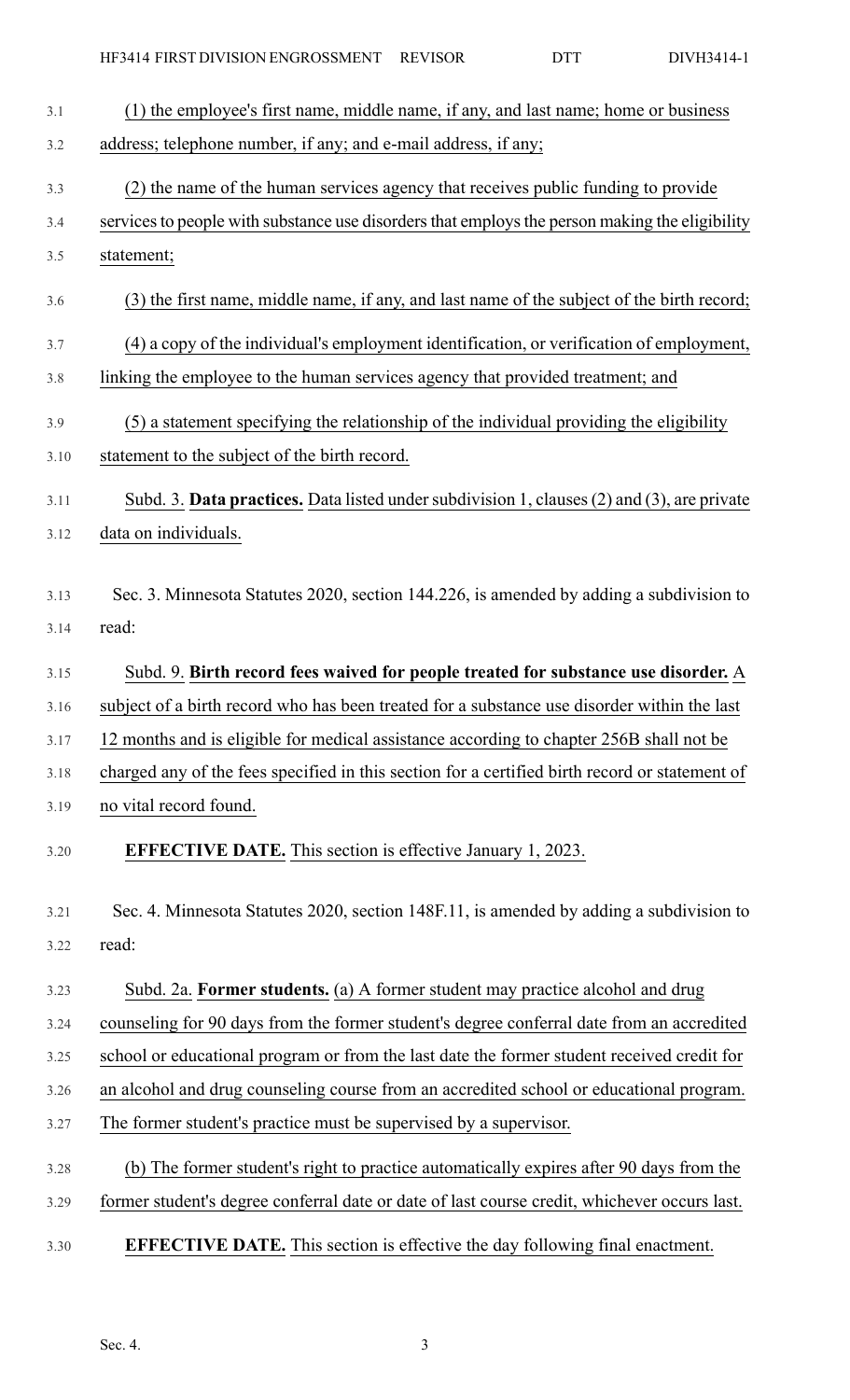| 4.1  | Sec. 5. Minnesota Statutes 2020, section 171.06, is amended by adding a subdivision to           |
|------|--------------------------------------------------------------------------------------------------|
| 4.2  | read:                                                                                            |
| 4.3  | Subd. 8. Application; identification card or copy of driver's license. (a) A subject of          |
| 4.4  | an identification card or driver's license who is eligible for medical assistance according to   |
| 4.5  | chapter 256B and who has been treated for a substance use disorder within the last 12 months     |
| 4.6  | of application may apply to the commissioner or driver's license agent for an identification     |
| 4.7  | card or driver's license according to this section. The commissioner or driver's license agent   |
| 4.8  | shall issue an identification card or driver's license and waive all fees to a person who        |
| 4.9  | submits:                                                                                         |
| 4.10 | (1) a completed application signed by the subject of the identification card or driver's         |
| 4.11 | license;                                                                                         |
| 4.12 | (2) a statement that the subject of the identification card or driver's license is eligible      |
| 4.13 | for medical assistance according to chapter 256B and has been treated for substance use          |
| 4.14 | disorder in the last 12 months, signed by the subject of the identification card or driver's     |
| 4.15 | license; and                                                                                     |
| 4.16 | (3) a statement verifying that the subject of the identification card or driver's license is     |
| 4.17 | eligible for medical assistance according to chapter 256B and has been treated for substance     |
| 4.18 | use disorder in the last 12 months that complies with the requirements in paragraph (b) and      |
| 4.19 | is from an employee of a human services agency that receives public funding to provide           |
| 4.20 | services to people with substance use disorders.                                                 |
| 4.21 | (b) A statement verifying that a subject of an identification card or driver's license is        |
| 4.22 | eligible for medical assistance according to chapter 256B and has been treated for a substance   |
| 4.23 | use disorder within 12 months must include:                                                      |
| 4.24 | (1) the following information regarding the individual providing the statement: first            |
| 4.25 | name, middle name, if any, and last name; home or business address; telephone number, if         |
| 4.26 | any; and e-mail address, if any;                                                                 |
| 4.27 | ) the first name, middle name, if any, and last name of the subject of the birth record;         |
| 4.28 | and                                                                                              |
| 4.29 | (3) a statement specifying the relationship of the individual providing the statement to         |
| 4.30 | the subject of the identification card or driver's license and verifying that the subject of the |
| 4.31 | identification card or driver's license is eligible for medical assistance according to chapter  |
| 4.32 | 256B and has been treated for a substance use disorder within the last 12 months.                |
| 4.33 | (c) For identification cards and driver's licenses issued under this section:                    |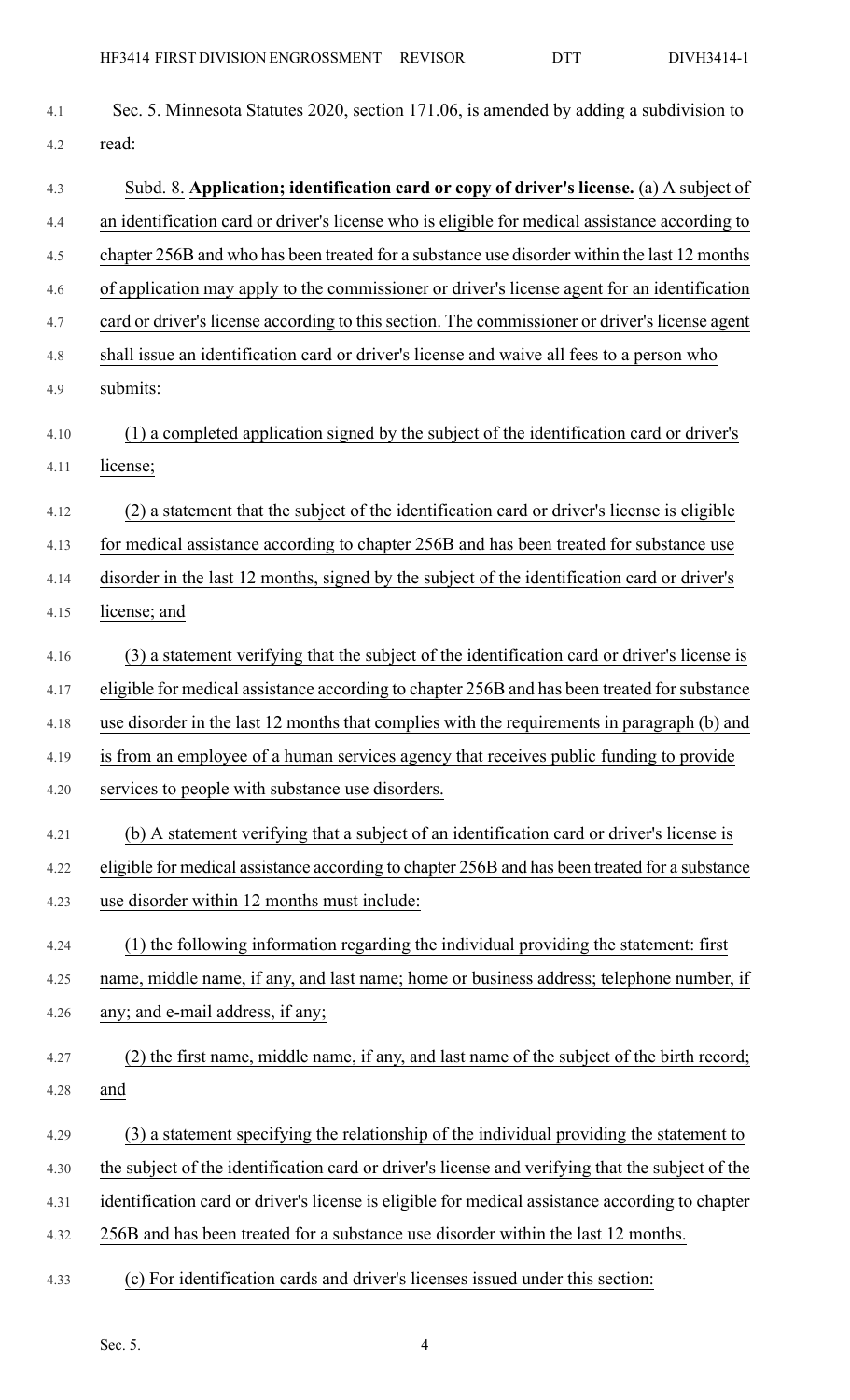|      | HF3414 FIRST DIVISION ENGROSSMENT REVISOR                                                      | <b>DTT</b> | DIVH3414-1 |
|------|------------------------------------------------------------------------------------------------|------------|------------|
| 5.1  | (1) the commissioner must not impose a fee, surcharge, or filing fee under section 171.06,     |            |            |
| 5.2  | subdivision 2; and                                                                             |            |            |
| 5.3  | (2) a driver's license agent must not impose a filing fee under section 171.061, subdivision   |            |            |
| 5.4  | $\overline{4}$ .                                                                               |            |            |
| 5.5  | Sec. 6. Minnesota Statutes 2020, section 245A.19, is amended to read:                          |            |            |
| 5.6  | 245A.19 HIV TRAINING IN CHEMICAL DEPENDENCY SUBSTANCE USE                                      |            |            |
| 5.7  | DISORDER TREATMENT PROGRAM.                                                                    |            |            |
| 5.8  | (a) Applicants and license holders for ehemical dependency substance use disorder              |            |            |
| 5.9  | residential and nonresidential programs must demonstrate compliance with HIV minimum           |            |            |
| 5.10 | standards prior to before their application being is complete. The HIV minimum standards       |            |            |
| 5.11 | contained in the HIV-1 Guidelines for ehemical dependency substance use disorder treatment     |            |            |
| 5.12 | and care programs in Minnesota are not subject to rulemaking.                                  |            |            |
| 5.13 | (b) Ninety days after April 29, 1992, The applicant or license holder shall orient all         |            |            |
| 5.14 | ehemical dependency substance use disorder treatment staff and clients to the HIV minimum      |            |            |
| 5.15 | standards. Thereafter, orientation shall be provided to all staff and clients, within 72 hours |            |            |
| 5.16 | of employment or admission to the program. In-service training shall be provided to all staff  |            |            |
| 5.17 | on at least an annual basis and the license holder shall maintain records of training and      |            |            |
| 5.18 | attendance.                                                                                    |            |            |
| 5.19 | (c) The license holder shall maintain a list of referral sources for the purpose of making     |            |            |
| 5.20 | necessary referrals of clients to HIV-related services. The list of referral services shall be |            |            |
| 5.21 | updated at least annually.                                                                     |            |            |
| 5.22 | (d) Written policies and procedures, consistent with HIV minimum standards, shall be           |            |            |
| 5.23 | developed and followed by the license holder. All policies and procedures concerning HIV       |            |            |
| 5.24 | minimum standards shall be approved by the commissioner. The commissioner shall provide        |            |            |
| 5.25 | training on HIV minimum standards to applicants must outline the content required in the       |            |            |
| 5.26 | annual staff training under paragraph (b).                                                     |            |            |
| 5.27 | (e) The commissioner may permit variances from the requirements in this section. License       |            |            |
| 5.28 | holders seeking variances must follow the procedures in section 245A.04, subdivision 9.        |            |            |
| 5.29 | Sec. 7. Minnesota Statutes 2020, section 245F.04, subdivision 1, is amended to read:           |            |            |
| 5.30 | Subdivision 1. General application and license requirements. An applicant for licensure        |            |            |
| 5.31 | as a clinically managed withdrawal management program or medically monitored withdrawal        |            |            |

5.32 management program must meet the following requirements, except where otherwise noted.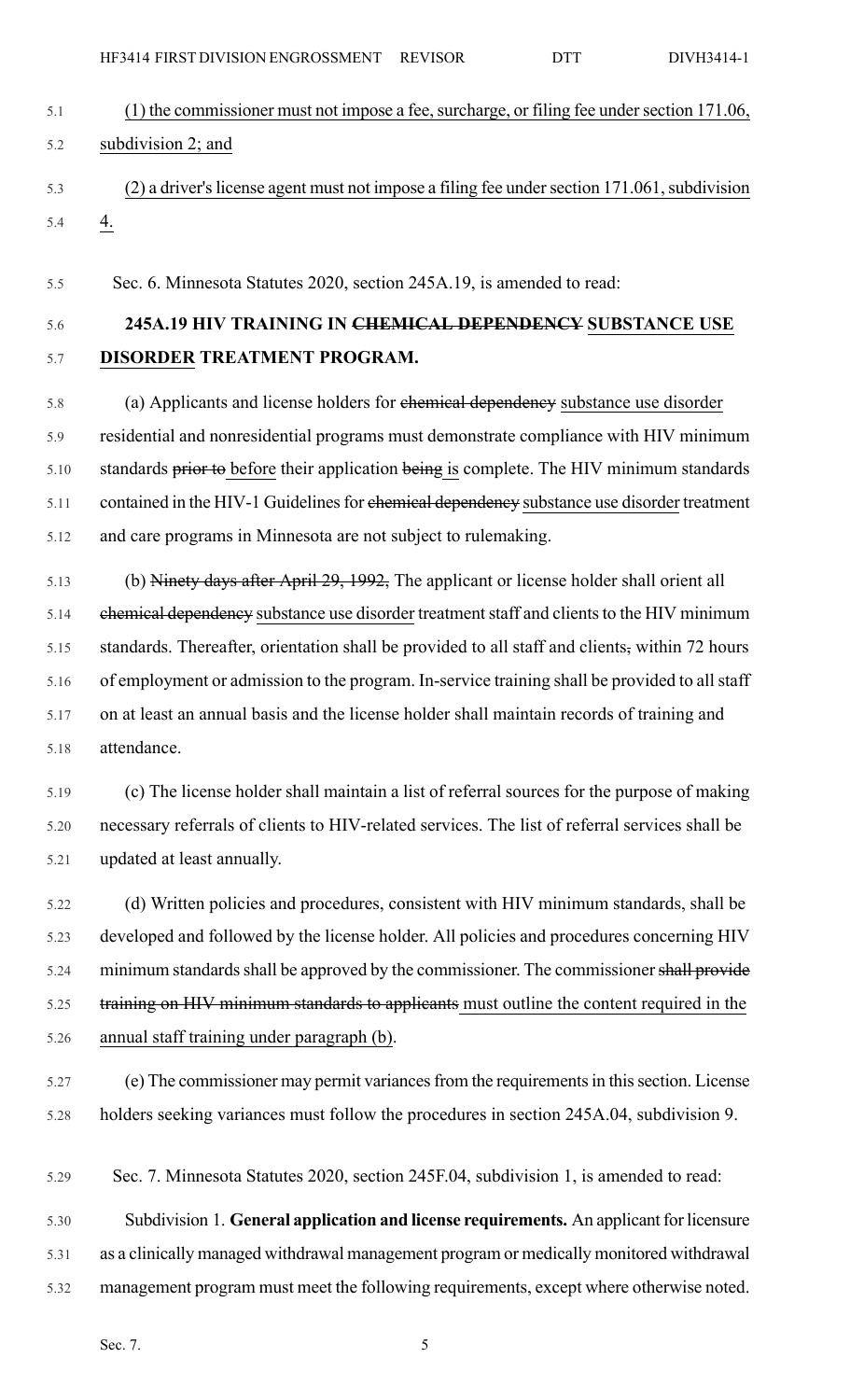| 6.1  | All programs must comply with federal requirements and the general requirements in sections     |
|------|-------------------------------------------------------------------------------------------------|
| 6.2  | 626.557 and 626.5572 and chapters 245A, 245C, and 260E. A withdrawal management                 |
| 6.3  | program must be located in a hospital licensed under sections 144.50 to 144.581, or must        |
| 6.4  | be a supervised living facility with a class A or B license from the Department of Health       |
| 6.5  | under Minnesota Rules, parts 4665.0100 to 4665.9900.                                            |
|      |                                                                                                 |
| 6.6  | Sec. 8. Minnesota Statutes 2020, section 245G.01, is amended by adding a subdivision to         |
| 6.7  | read:                                                                                           |
| 6.8  | Subd. 13b. Guest speaker. "Guest speaker" means an individual who works under the               |
| 6.9  | direct observation of the license holder to present to clients on topics in which they have     |
| 6.10 | expertise and that the license holder has determined to be beneficial to client's recovery.     |
| 6.11 | Tribally licensed programs have autonomy to identify the qualifications of their guest          |
| 6.12 | speakers.                                                                                       |
|      |                                                                                                 |
| 6.13 | Sec. 9. Minnesota Statutes 2020, section 245G.06, is amended by adding a subdivision to         |
| 6.14 | read:                                                                                           |
| 6.15 | Subd. 2b. Client record documentation requirements. (a) The license holder must                 |
| 6.16 | document in the client record any significant event that occurs at the program within 24        |
| 6.17 | hours of the event. A significant event is an event that impacts the client's relationship with |
| 6.18 | other clients, staff, the client's family, or the client's treatment plan.                      |
| 6.19 | (b) A residential treatment program must document in the client record the following            |
| 6.20 | items within 24 hours that each occurs:                                                         |
| 6.21 | (1) medical and other appointments the client attended if known by the provider;                |
| 6.22 | (2) concerns related to medications that are not documented in the medication                   |
| 6.23 | administration record; and                                                                      |
|      |                                                                                                 |
| 6.24 | (3) concerns related to attendance for treatment services, including the reason for any         |
| 6.25 | client absence from a treatment service.                                                        |
| 6.26 | Sec. 10. Minnesota Statutes 2020, section 245G.06, subdivision 3, is amended to read:           |
| 6.27 | Subd. 3. Documentation of treatment services; Treatment plan review. $(a)$ A review             |
| 6.28 | of all treatment services must be documented weekly and include a review of:                    |
| 6.29 | $(1)$ care coordination activities;                                                             |
| 6.30 | (2) medical and other appointments the client attended;                                         |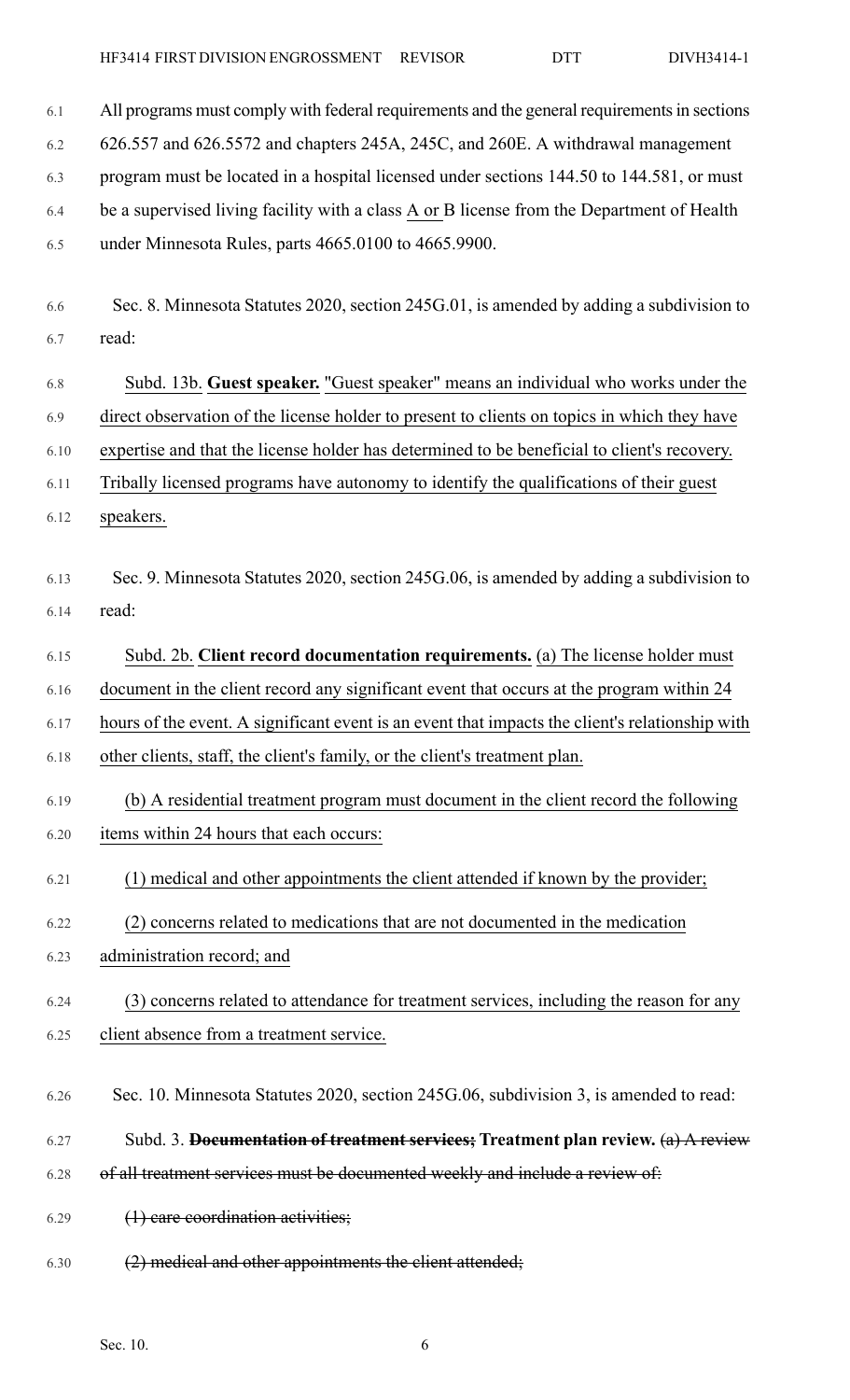| 7.1  | (3) issues related to medications that are not documented in the medication administration                          |
|------|---------------------------------------------------------------------------------------------------------------------|
| 7.2  | record; and                                                                                                         |
| 7.3  | (4) issues related to attendance for treatment services, including the reason for any client                        |
| 7.4  | absence from a treatment service.                                                                                   |
| 7.5  | (b) A note must be entered immediately following any significant event. A significant                               |
| 7.6  | event is an event that impacts the client's relationship with other clients, staff, the client's                    |
| 7.7  | family, or the client's treatment plan.                                                                             |
| 7.8  | $(e)$ (a) A treatment plan review must be entered in a client's file weekly or after each                           |
| 7.9  | treatment service, whichever is less frequent, by the staff member providing the service by                         |
| 7.10 | an alcohol and drug counselor at least every 28 calendar days when there is a significant                           |
| 7.11 | change in the client's situation, functioning, or service methods or at the request of the client.                  |
| 7.12 | The review must indicate the span of time covered by the review and each of the six                                 |
| 7.13 | dimensions listed in section 245G.05, subdivision 2, paragraph (c). The review must:                                |
| 7.14 | (1) indicate the date, type, and amount of each treatment service provided and the client's                         |
| 7.15 | response to each service;                                                                                           |
| 7.16 | $(2)$ (1) address each goal in the treatment plan and whether the methods to address the                            |
| 7.17 | goals are effective;                                                                                                |
| 7.18 | $\left(\frac{3}{2}\right)$ (2) include monitoring of any physical and mental health problems;                       |
| 7.19 | $(4)$ (3) document the participation of others;                                                                     |
| 7.20 | $(5)$ (4) document staff recommendations for changes in the methods identified in the                               |
| 7.21 | treatment plan and whether the client agrees with the change; and                                                   |
| 7.22 | $(6)$ (5) include a review and evaluation of the individual abuse prevention plan according                         |
| 7.23 | to section 245A.65.                                                                                                 |
| 7.24 | $\left(\frac{d}{d}\right)$ (b) Each entry in a client's record must be accurate, legible, signed, and dated. A late |
| 7.25 | entry must be clearly labeled "late entry." A correction to an entry must be made in a way                          |
| 7.26 | in which the original entry can still be read.                                                                      |
| 7.27 | <b>EFFECTIVE DATE.</b> This section is effective August 1, 2022.                                                    |
| 7.28 | Sec. 11. Minnesota Statutes 2020, section 245G.07, is amended by adding a subdivision                               |
| 7.29 | to read:                                                                                                            |
| 7.30 | Subd. 1a. Transition follow-up counseling. (a) A client that was discharged from a                                  |

7.31 treatment center may, pursuant to the client's request, receive individual transition follow-up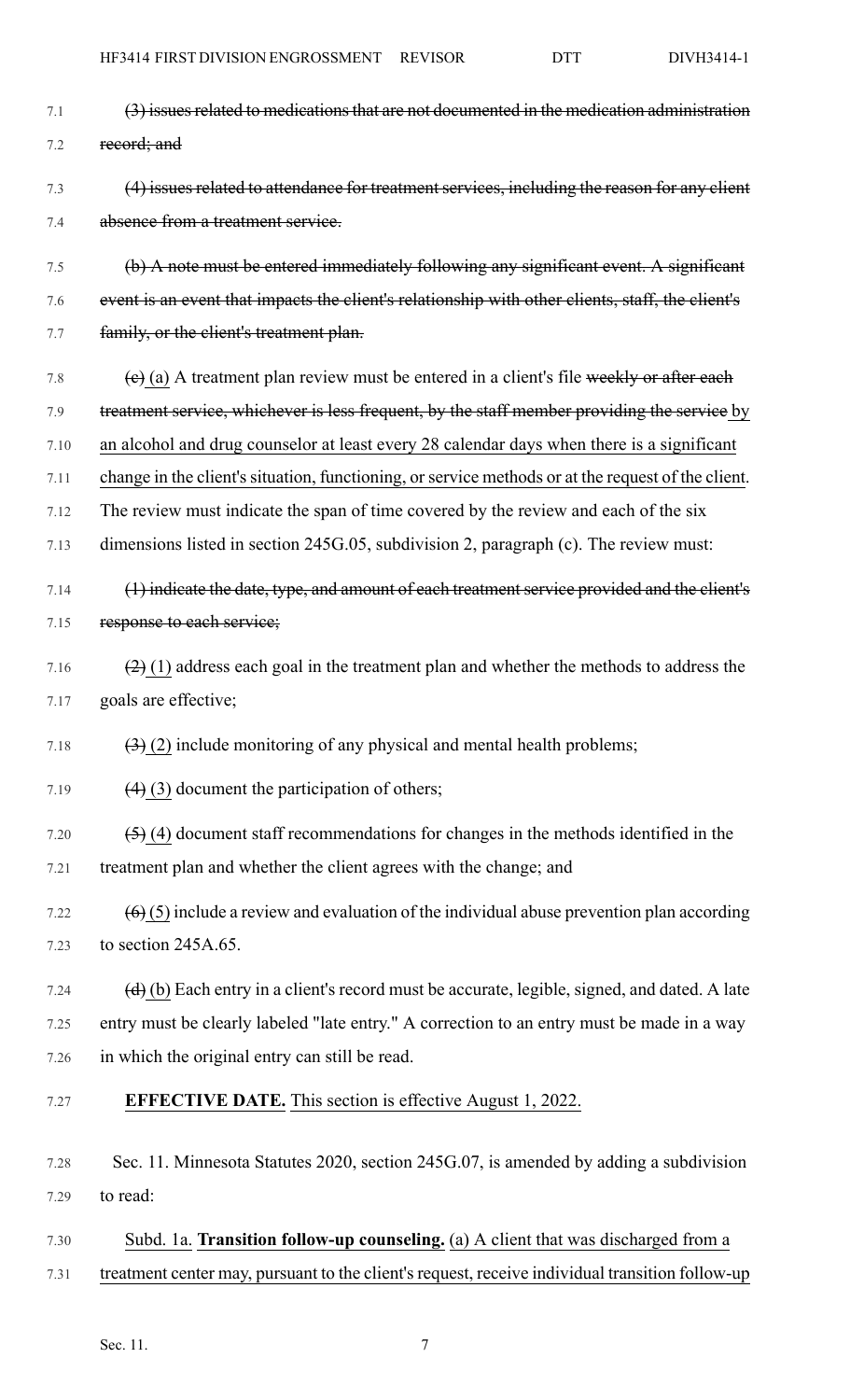| 8.1  | counseling from the treatment center from which the client was discharged for up to one        |
|------|------------------------------------------------------------------------------------------------|
| 8.2  | year following the client's discharge. The transition follow-up counseling must be designed    |
| 8.3  | to address the client's needs related to substance use, develop strategies to avoid harmful    |
| 8.4  | substance use after discharge, and help the client obtain the services necessary to establish  |
| 8.5  | or maintain a lifestyle free from the harmful effects of substance use disorder.               |
| 8.6  | (b) A provider that provides transition follow-up counseling services under paragraph          |
| 8.7  | (a) may bill for the services described in subdivision 1, paragraph (a), at the same rate as   |
| 8.8  | for individual counseling sessions.                                                            |
| 8.9  | (c) In any given month, a client must not exceed four sessions of treatment services           |
| 8.10 | under subdivision 1, paragraph (a).                                                            |
| 8.11 | (d) A provider must document in the client's file the services provided under this section.    |
| 8.12 | The treatment provider is not required to conduct a new comprehensive assessment and is        |
| 8.13 | not required to open or reopen a treatment plan or document a review of all treatment services |
| 8.14 | in a treatment plan review as required by section 245G.06, subdivision 3.                      |
| 8.15 | (e) Prepaid medical assistance plans under section 256B.69 must allow members to               |
| 8.16 | access this benefit at their discretion.                                                       |
| 8.17 | <b>EFFECTIVE DATE.</b> This section is effective January 1, 2023.                              |
| 8.18 | Sec. 12. Minnesota Statutes 2020, section 245G.07, is amended by adding a subdivision          |
| 8.19 | to read:                                                                                       |
| 8.20 | Subd. 2a. Transition support services. (a) The commissioner must offer transition              |
| 8.21 | support services for six months to a person who:                                               |
| 8.22 | (1) has completed a treatment program according to section 245G.14, subdivision 3,             |
| 8.23 | that required 15 or more hours of treatment services per week; and                             |
| 8.24 | (2) receives medical assistance under chapter 256B or services from the behavioral             |
| 8.25 | health fund under chapter 254.                                                                 |
| 8.26 | (b) The transition support services must include:                                              |
| 8.27 | (1) a \$500 monthly voucher for recovery safe housing;                                         |
| 8.28 | (2) \$500 per month for food support unless the person is eligible for more, whichever         |
| 8.29 | is greater;                                                                                    |
| 8.30 | (3) child care up to 20 hours per week unless the person is eligible for more, whichever       |
| 8.31 | is greater; and                                                                                |

Sec. 12. 8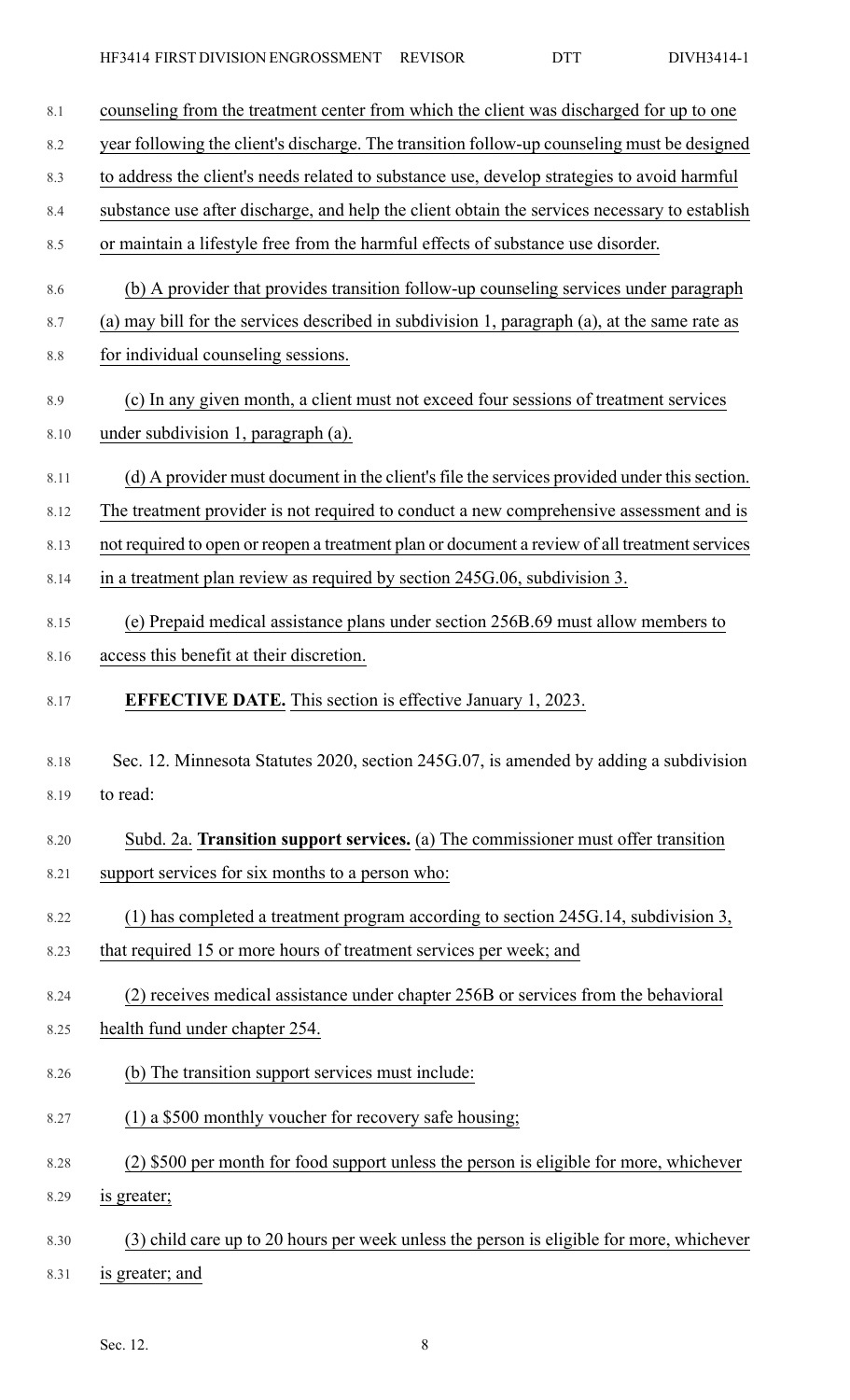

9.21 A license holder must develop a written policies and procedures manual, indexed 9.22 according to section 245A.04, subdivision 14, paragraph (c), that provides staff members 9.23 immediate access to all policies and procedures and provides a client and other authorized 9.24 parties access to all policies and procedures. The manual must contain the following 9.25 materials:

9.26 (1) assessment and treatment planning policies, including screening for mental health 9.27 concerns and treatment objectives related to the client's identified mental health concerns 9.28 in the client's treatment plan;

9.29 (2) policies and procedures regarding HIV according to section 245A.19;

9.30 (3) the license holder's methods and resources to provide information on tuberculosis 9.31 and tuberculosis screening to each client and to report a known tuberculosis infection 9.32 according to section 144.4804;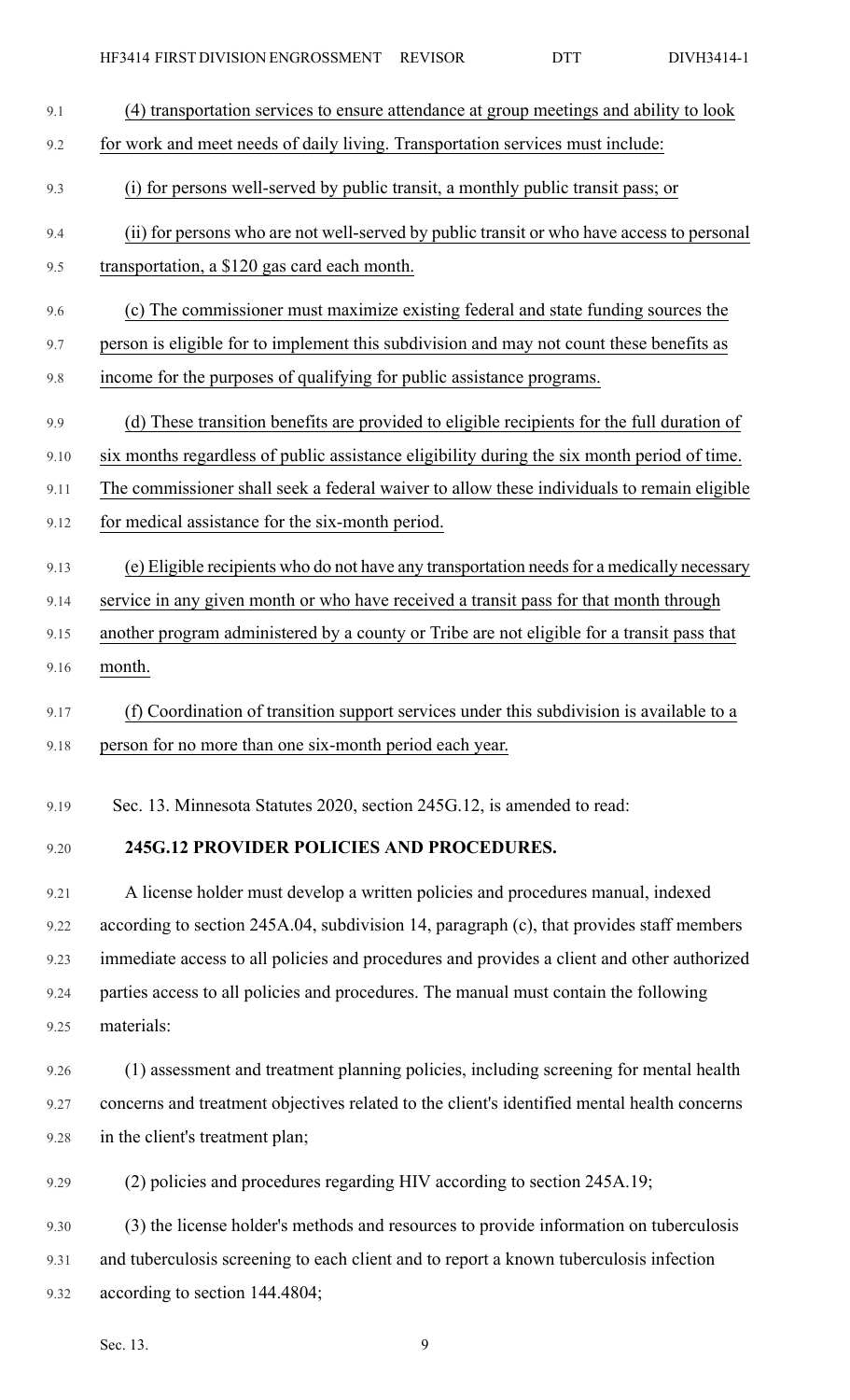10.1 (4) personnel policies according to section 245G.13;

10.2 (5) policies and procedures that protect a client's rights according to section 245G.15; 10.3 (6) a medical services plan according to section 245G.08; 10.4 (7) emergency procedures according to section 245G.16; 10.5 (8) policies and procedures for maintaining client records according to section 245G.09; 10.6 (9) procedures for reporting the maltreatment of minors according to chapter 260E, and 10.7 vulnerable adults according to sections 245A.65, 626.557, and 626.5572; 10.8 (10) a description of treatment services that: (i) includes the amount and type of services 10.9 provided; (ii) identifies which services meet the definition of group counseling under section 10.10 245G.01, subdivision 13a; and (iii) identifies which groups and topics a guest speaker could 10.11 provide services under the direct observation of a licensed alcohol and drug counselor; and 10.12 (iv) defines the program's treatment week; 10.13 (11) the methods used to achieve desired client outcomes; 10.14 (12) the hours of operation; and 10.15 (13) the target population served. 10.16 Sec. 14. Minnesota Statutes 2021 Supplement, section 254B.05, subdivision 5, is amended 10.17 to read: 10.18 Subd. 5. **Rate requirements.** (a) The commissioner shall establish rates for substance 10.19 use disorder services and service enhancements funded under this chapter. 10.20 (b) Eligible substance use disorder treatment services include: 10.21 (1) outpatient treatment services that are licensed according to sections 245G.01 to 10.22 245G.17, or applicable tribal license; 10.23 (2) comprehensive assessments provided according to sections 245.4863, paragraph (a), 10.24 and 245G.05; 10.25 (3) eare treatment coordination services provided according to section 245G.07, 10.26 subdivision 1, paragraph (a), clause (5); 10.27 (4) peer recovery support services provided according to section 245G.07, subdivision 10.28 2, clause (8); 10.29 (5) on July 1, 2019, or upon federal approval, whichever islater, withdrawal management 10.30 services provided according to chapter 245F; Sec. 14. 10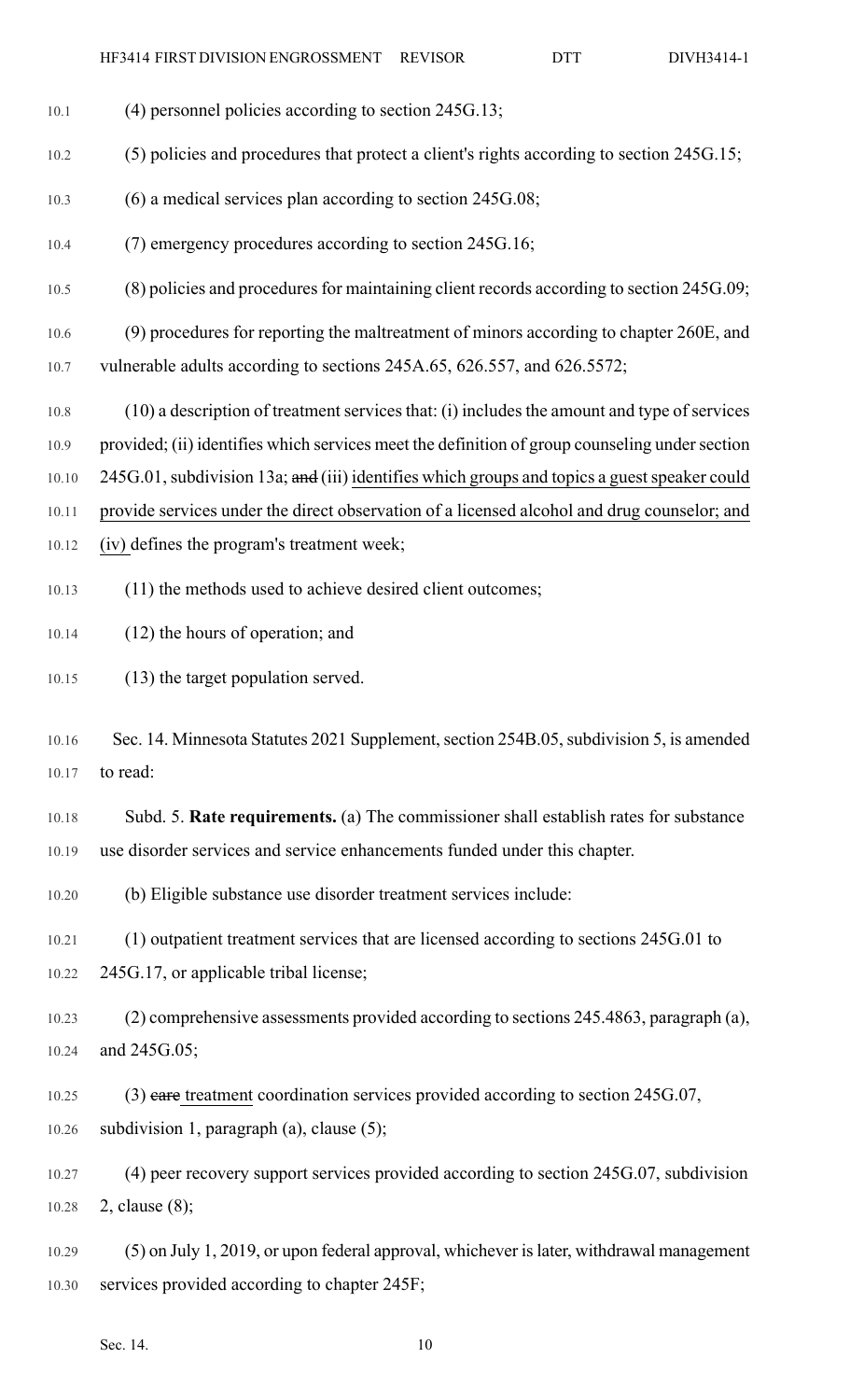11.2 to 245G.17 and 245G.22, or applicable Tribal license; 11.3 (7) medication-assisted therapy plus enhanced treatment services that meet the 11.4 requirements of clause (6) and provide nine hours of clinical services each week; 11.5 (8) high, medium, and low intensity residential treatment services that are licensed 11.6 according to sections 245G.01 to 245G.17 and 245G.21 or applicable Tribal license which 11.7 that provide, respectively, 30, 15, and five hours of clinical services each treatment week. 11.8 A license holder that is unable to provide all residential treatment services because a client 11.9 missed services remains eligible to bill for the client's intensity level of services under this 11.10 clause if the license holder can document the reason the client missed services and the 11.11 interventions done to addressthe client's absence. Hoursin a treatment week may be reduced 11.12 in observance of federally recognized holidays; 11.13 (9) hospital-based treatment services that are licensed according to sections 245G.01 to 11.14 245G.17 or applicable Tribal license and licensed as a hospital under sections 144.50 to 11.15 144.56; 11.16 (10) adolescent treatment programs that are licensed as outpatient treatment programs 11.17 according to sections 245G.01 to 245G.18 or as residential treatment programs according 11.18 to Minnesota Rules, parts 2960.0010 to 2960.0220, and 2960.0430 to 2960.0490, or 11.19 applicable Tribal license; 11.20 (11) high-intensity residential treatment services that are licensed according to sections 11.21 245G.01 to 245G.17 and 245G.21 or applicable Tribal license, which that provide 30 hours 11.22 of clinical services each week provided by a state-operated vendor or to clients who have 11.23 been civilly committed to the commissioner, present the most complex and difficult care 11.24 needs, and are a potential threat to the community; and 11.25 (12) room and board facilities that meet the requirements of subdivision 1a. 11.26 (c) The commissioner shall establish higher rates for programs that meet the requirements 11.27 of paragraph (b) and one of the following additional requirements: 11.28 (1) programs that serve parents with their children if the program: 11.29 (i) provides on-site child care during the hours of treatment activity that: 11.30 (A) islicensed under chapter 245A as a child care center under Minnesota Rules, chapter 11.31 9503; or

11.1 (6) medication-assisted therapy services that are licensed according to sections 245G.01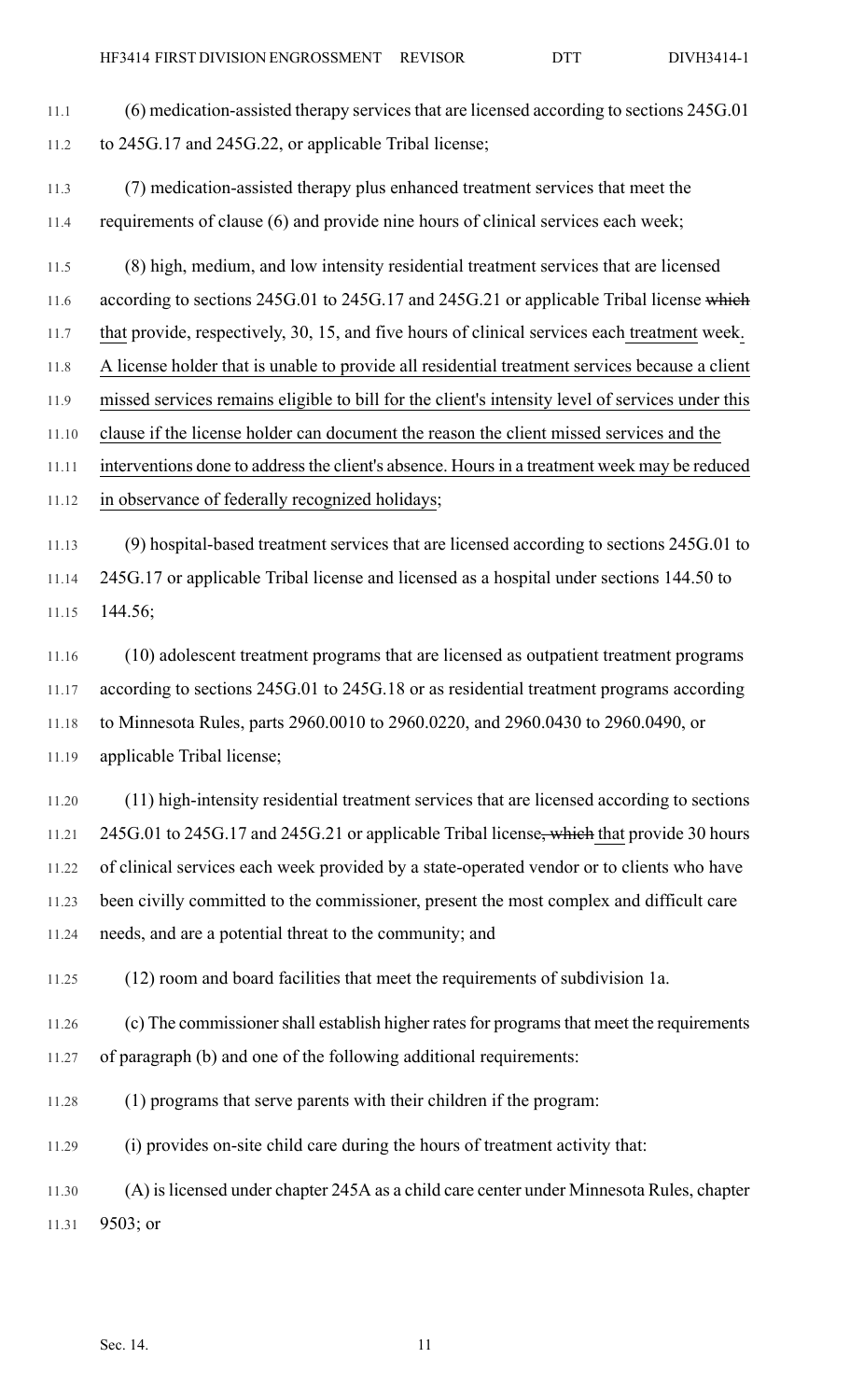12.1 (B) meets the licensure exclusion criteria of section 245A.03, subdivision 2, paragraph 12.2 (a), clause (6), and meets the requirements under section 245G.19, subdivision 4; or

12.3 (ii) arranges for off-site child care during hours of treatment activity at a facility that is 12.4 licensed under chapter 245A as:

12.5 (A) a child care center under Minnesota Rules, chapter 9503; or

12.6 (B) a family child care home under Minnesota Rules, chapter 9502;

12.7 (2) culturally specific or culturally responsive programs as defined in section 254B.01, 12.8 subdivision 4a;

12.9 (3) disability responsive programs as defined in section 254B.01, subdivision 4b;

12.10 (4) programs that offer medical services delivered by appropriately credentialed health 12.11 care staff in an amount equal to two hours per client per week if the medical needs of the 12.12 client and the nature and provision of any medical services provided are documented in the 12.13 client file; or

12.14 (5) programs that offer services to individuals with co-occurring mental health and 12.15 chemical dependency problems if:

12.16 (i) the program meets the co-occurring requirements in section 245G.20;

12.17 (ii) 25 percent of the program employs sufficient counseling staff who are licensed 12.18 mental health professionals, as defined in section 245.462, subdivision 18, clauses (1) to 12.19 (6), or are students or licensing candidates under the supervision of a licensed alcohol and 12.20 drug counselor supervisor and licensed mental health professional, except that no more than 12.21 50 percent of the mental health staff may be students or licensing candidates with time 12.22 documented to be directly related to provisions of co-occurring to meet the need for client 12.23 services;

12.24 (iii) clients scoring positive on a standardized mental health screen receive a mental 12.25 health diagnostic assessment within ten days of admission;

12.26 (iv) the program has standards for multidisciplinary case review that include a monthly 12.27 review for each client that, at a minimum, includes a licensed mental health professional 12.28 and licensed alcohol and drug counselor, and their involvement in the review is documented;

12.29 (v) family education is offered that addresses mental health and substance abuse disorders 12.30 and the interaction between the two; and

12.31 (vi) co-occurring counseling staff shall receive eight hours of co-occurring disorder 12.32 training annually.

Sec. 14. 12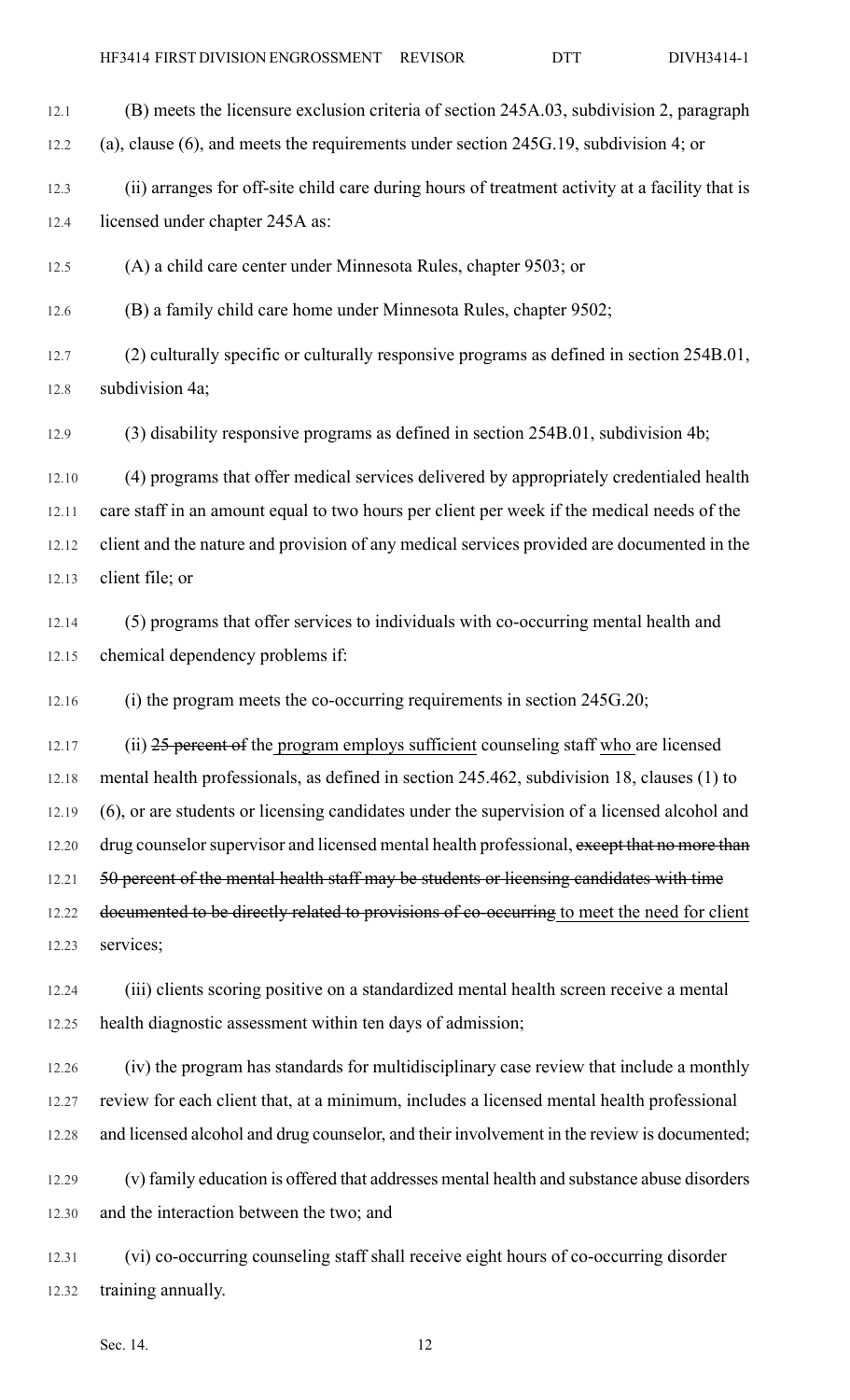13.1 (d) In order To be eligible for a higher rate under paragraph (c), clause (1), a program 13.2 that provides arrangements for off-site child care must maintain current documentation at 13.3 the chemical dependency facility of the child care provider's current licensure to provide 13.4 child care services. Programs that provide child care according to paragraph (c), clause (1), 13.5 must be deemed in compliance with the licensing requirements in section 245G.19.

13.6 (e) Adolescent residential programs that meet the requirements of Minnesota Rules, 13.7 parts 2960.0430 to 2960.0490 and 2960.0580 to 2960.0690, are exempt from the requirements 13.8 in paragraph (c), clause (4), items (i) to (iv).

13.9 (f) Subject to federal approval, substance use disorder services that are otherwise covered 13.10 as direct face-to-face services may be provided via telehealth as defined in section 256B.0625, 13.11 subdivision 3b. The use of telehealth to deliver services must be medically appropriate to 13.12 the condition and needs of the person being served. Reimbursement shall be at the same 13.13 rates and under the same conditions that would otherwise apply to direct face-to-face services.

13.14 (g) For the purpose of reimbursement under this section, substance use disorder treatment 13.15 services provided in a group setting without a group participant maximum or maximum 13.16 client to staff ratio under chapter 245G shall not exceed a client to staff ratio of 48 to one. 13.17 At least one of the attending staff must meet the qualifications as established under this 13.18 chapter for the type of treatment service provided. A recovery peer may not be included as 13.19 part of the staff ratio.

13.20 (h) Payment for outpatient substance use disorder services that are licensed according 13.21 to sections 245G.01 to 245G.17 is limited to six hours per day or 30 hours per week unless 13.22 prior authorization of a greater number of hours is obtained from the commissioner.

13.23 (i) Programs using a qualified guest speaker shall maintain documentation of the person's 13.24 qualifications to present to clients on a topic the program has determined to be of value to 13.25 its clients. A qualified counselor shall be present during the delivery of content and will be 13.26 responsible for documentation of the group.

13.27 Sec. 15. Minnesota Statutes 2020, section 254B.05, is amended by adding a subdivision 13.28 to read:

13.29 Subd. 6. **Temporary rate increase.** (a) Beginning on or before July 1, 2024, the

13.30 commissioner must increase the base rate for services under this section and section

13.31 256B.0759, subdivision 6, by 14 percent. This rate increase remains in effect until the new

13.32 comprehensive rate framework under Laws 2021, First Special Session chapter 7, article

13.33 17, section 18, for substance use disorder residential and outpatient services is implemented.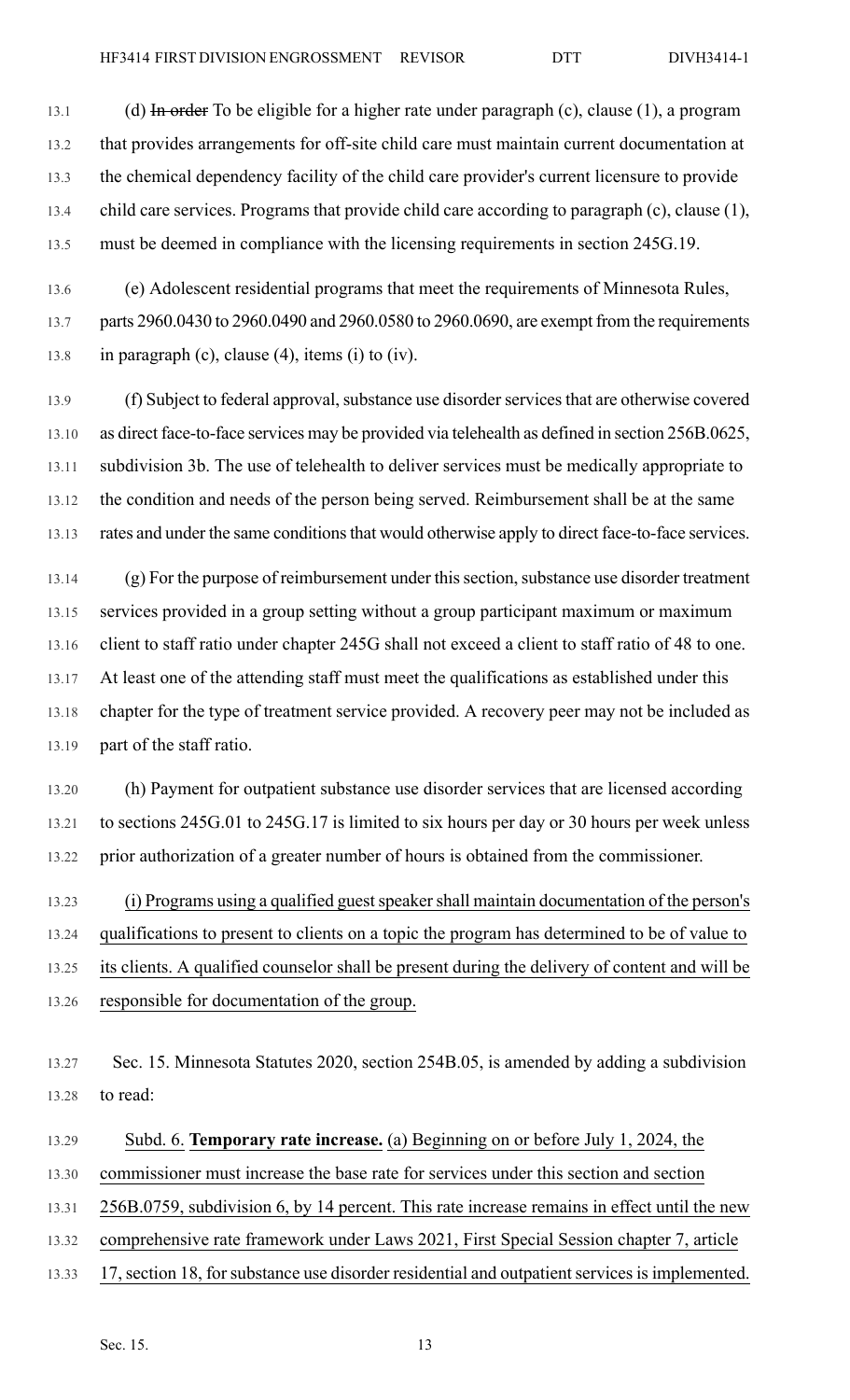| 14.1  | By February 1, 2024, the commissioner must report annually to the chairs and ranking            |
|-------|-------------------------------------------------------------------------------------------------|
| 14.2  | minority members of the legislative committees and divisions with jurisdiction over health      |
| 14.3  | and human services policy and finance the status of the framework implementation.               |
| 14.4  | (b) This subdivision expires the day following the implementation of the new                    |
| 14.5  | comprehensive rate framework under Laws 2021, First Special Session chapter 7, article          |
| 14.6  | 17, section 18. The commissioner of human services must notify the revisor of statutes when     |
| 14.7  | the new comprehensive rate framework is implemented.                                            |
|       |                                                                                                 |
| 14.8  | Sec. 16. Minnesota Statutes 2020, section 254B.05, is amended by adding a subdivision           |
| 14.9  | to read:                                                                                        |
| 14.10 | Subd. 7. Substance use disorder direct care staff increase. (a) At least 80 percent of          |
| 14.11 | the ten percent rate increase provided for substance use disorder services under section        |
| 14.12 | 254B.12, subdivision 5, for services provided between January 1, 2023, and March 31,            |
| 14.13 | 2025, must be used to increase compensation-related costs for employees directly employed       |
| 14.14 | by the program on or after January 1, 2023.                                                     |
| 14.15 | (b) For the purposes of this subdivision, "compensation-related costs" include:                 |
| 14.16 | (1) wages and salaries;                                                                         |
| 14.17 | (2) the employer's share of FICA taxes, Medicare taxes, state and federal unemployment          |
| 14.18 | taxes, workers' compensation, and mileage reimbursement;                                        |
| 14.19 | (3) the employer's paid share of health and dental insurance, life insurance, disability        |
| 14.20 | insurance, long-term care insurance, uniform allowance, pensions, and contributions to          |
| 14.21 | employee retirement accounts; and                                                               |
| 14.22 | (4) benefits that address direct support professional workforce needs, above and beyond         |
| 14.23 | benefits offered to employees prior to January 1, 2023, including retention and recruitment     |
| 14.24 | bonuses and tuition reimbursement.                                                              |
| 14.25 | (c) Compensation-related costs for persons employed in the central office of a corporation      |
| 14.26 | or entity that has an ownership interest in the provider or exercises control over the provider |
| 14.27 | or for persons paid by the provider under a management contract do not count toward the         |
| 14.28 | 80 percent requirement under this subdivision.                                                  |
| 14.29 | (d) A provider agency or individual provider that receives a rate subject to the                |
| 14.30 | requirements of this subdivision shall prepare, and upon request submit to the commissioner,    |
| 14.31 | a distribution plan that specifies the amount of money the provider expects to receive that     |
| 14.32 | is subject to the requirements of this subdivision, including how that money was or will be     |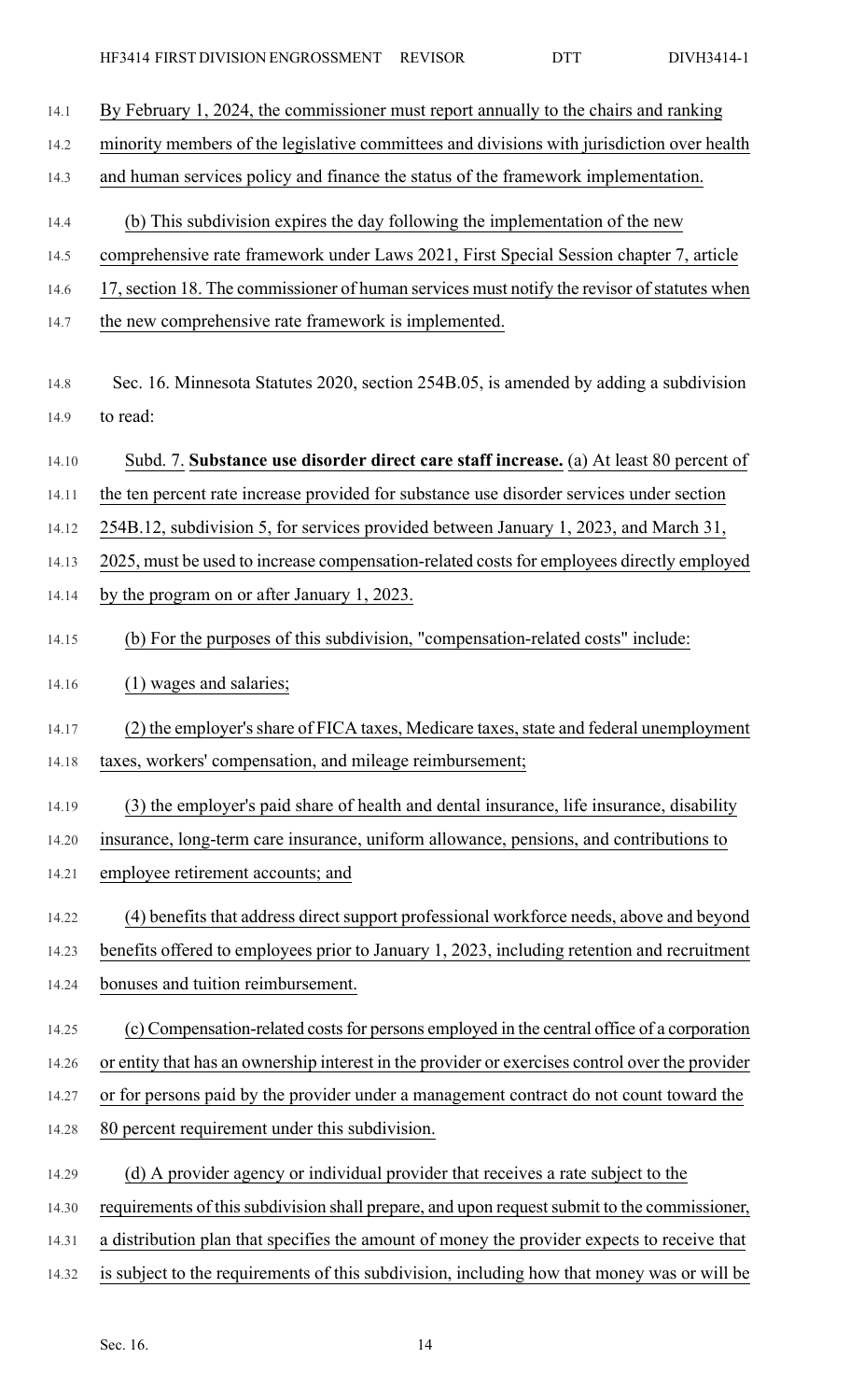- 15.1 distributed to increase compensation-related costs for employees. Within 60 days of final
- 15.2 implementation of a rate adjustment subject to the requirements of this subdivision, the
- 15.3 provider must post the distribution plan. The distribution plan must remain posted for a
- 15.4 period of at least six months in an area of the provider's operation to which all direct support
- 15.5 professionals have access.
- 15.6 **EFFECTIVE DATE.** Thissection is effective January 1, 2023, or upon federal approval, 15.7 whichever is later. The commissioner of human services shall inform the revisor of statutes 15.8 when federal approval is obtained.
- 15.9 Sec. 17. Minnesota Statutes 2021 Supplement, section 254B.051, is amended to read:

### 15.10 **254B.051 SUBSTANCE USE DISORDER TREATMENT EFFECTIVENESS.**

15.11 Subdivision 1. **Commissioner to collect additional data.** In addition to the substance 15.12 use disorder treatment program performance outcome measures that the commissioner of 15.13 human services collects annually from treatment providers, the commissioner shall request 15.14 additional data from programs that receive appropriations from the behavioral health fund. 15.15 This data shall include number of client readmissionssix months after release from inpatient 15.16 treatment, and the cost of treatment per person for each program receiving behavioral health 15.17 funds. The commissioner may must post this data on the department website.

15.18 Subd. 2. **Data to be provided.** All data collected by the commissioner from substance 15.19 use disorder treatment providers, including but not limited to: claims, the drug and alcohol 15.20 abuse normative evaluation system, the utilization management system, the demonstration 15.21 project, and cost reporting must be made available to substance use disorder treatment 15.22 providers. The commissioner must provide the data in a format that complies with chapter 15.23 13 in an electronic format that permits providers to access all information provided by them 15.24 to the commissioner at least annually. The commissioner must provide for a feature in 15.25 reporting data to substance use disorder providers that allows them to compare their 15.26 performance against other providers. The commissioner must work with substance use 15.27 disorder providers to design the reporting system and format of data availability for the 15.28 purposes of improving the efficiency and effectiveness of substance use disorder program

15.29 services.

### 15.32 Subd. 5. **Substance use disorder services provider rate increase effective January**

15.33 **1, 2023.** For substance use disorder services listed in sections 254B.05, subdivision 5, and

<sup>15.30</sup> Sec. 18. Minnesota Statutes 2020, section 254B.12, is amended by adding a subdivision 15.31 to read: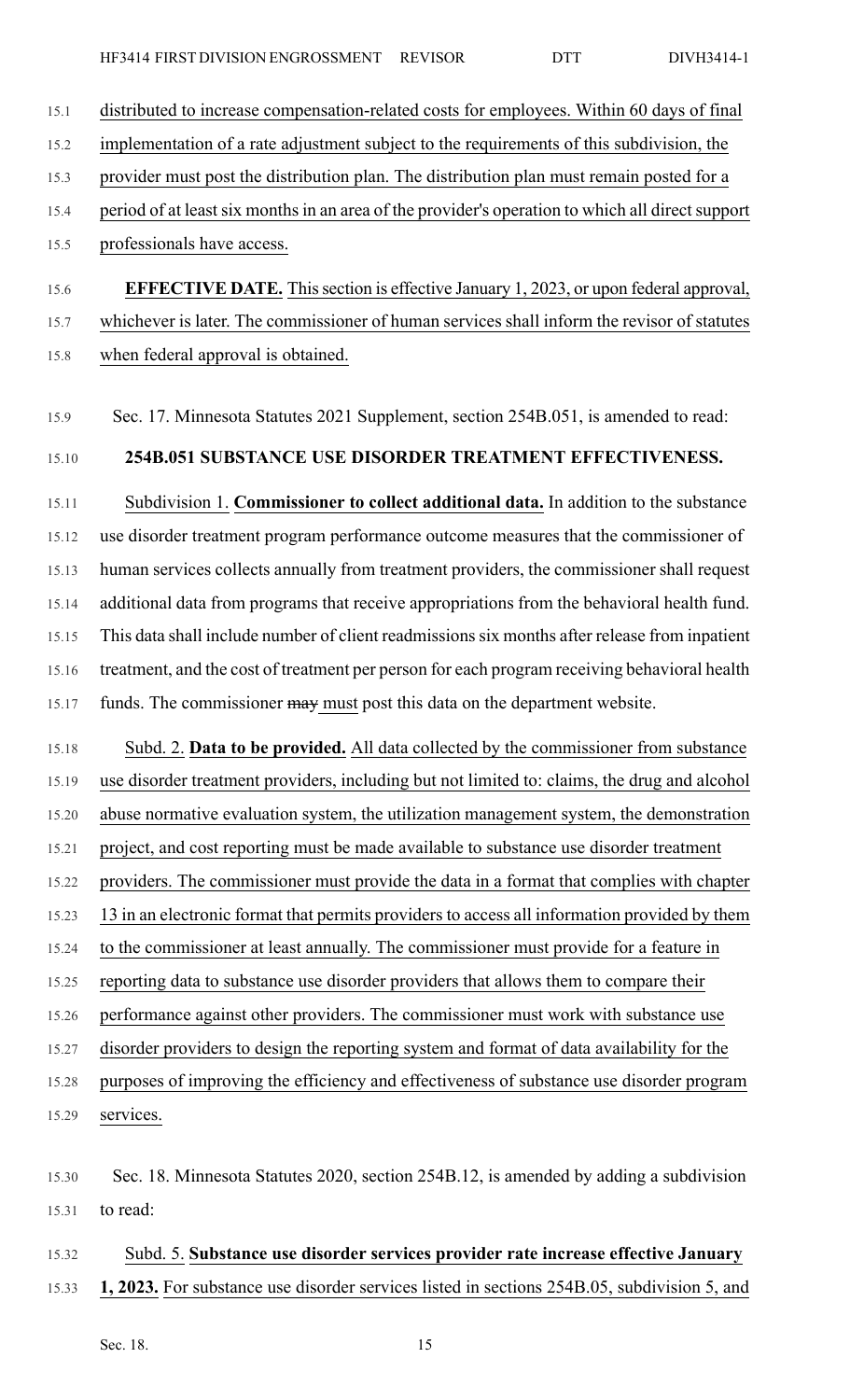16.1 256B.0759, subdivision 6, provided on or after January 1, 2023, payment rates shall be 16.2 increased by ten percent over the rates in effect on December 31, 2022.

16.3 Sec. 19. Minnesota Statutes 2021 Supplement, section 256B.69, subdivision 9f, is amended 16.4 to read:

16.5 Subd. 9f. **Annual report on provider reimbursement rates.** (a) The commissioner, 16.6 by December 15 of each year, beginning December 15, 2021, shall submit to the chairs and 16.7 ranking minority members of the legislative committees with jurisdiction over health care 16.8 policy and finance a report on managed care and county-based purchasing plan provider 16.9 reimbursement rates.

16.10 (b) The report must include, for each managed care and county-based purchasing plan, 16.11 the mean and median provider reimbursement rates by county for the calendar year preceding 16.12 the reporting year, for the five most common billing codes statewide across all plans, in 16.13 each of the following provider service categories if within the county there are more than 16.14 three medical assistance enrolled providers providing the specific service within the specific 16.15 category:

16.16 (1) physician prenatal services;

16.17 (2) physician preventive services;

16.18 (3) physician services other than prenatal or preventive;

- 16.19 (4) dental services;
- 16.20 (5) inpatient hospital services;
- 16.21 (6) outpatient hospital services; and
- 16.22 (7) mental health services.; and
- 16.23 (8) substance use disorder services.
- 16.24 (c) The commissioner shall also include in the report:
- 16.25 (1) the mean and median reimbursement rates across all plans by county for the calendar
- 16.26 year preceding the reporting year for the billing codes and provider service categories
- 16.27 described in paragraph (b); and
- 16.28 (2) the mean and median fee-for-service reimbursement rates by county for the calendar

16.29 year preceding the reporting year for the billing codes and provider service categories

16.30 described in paragraph (b).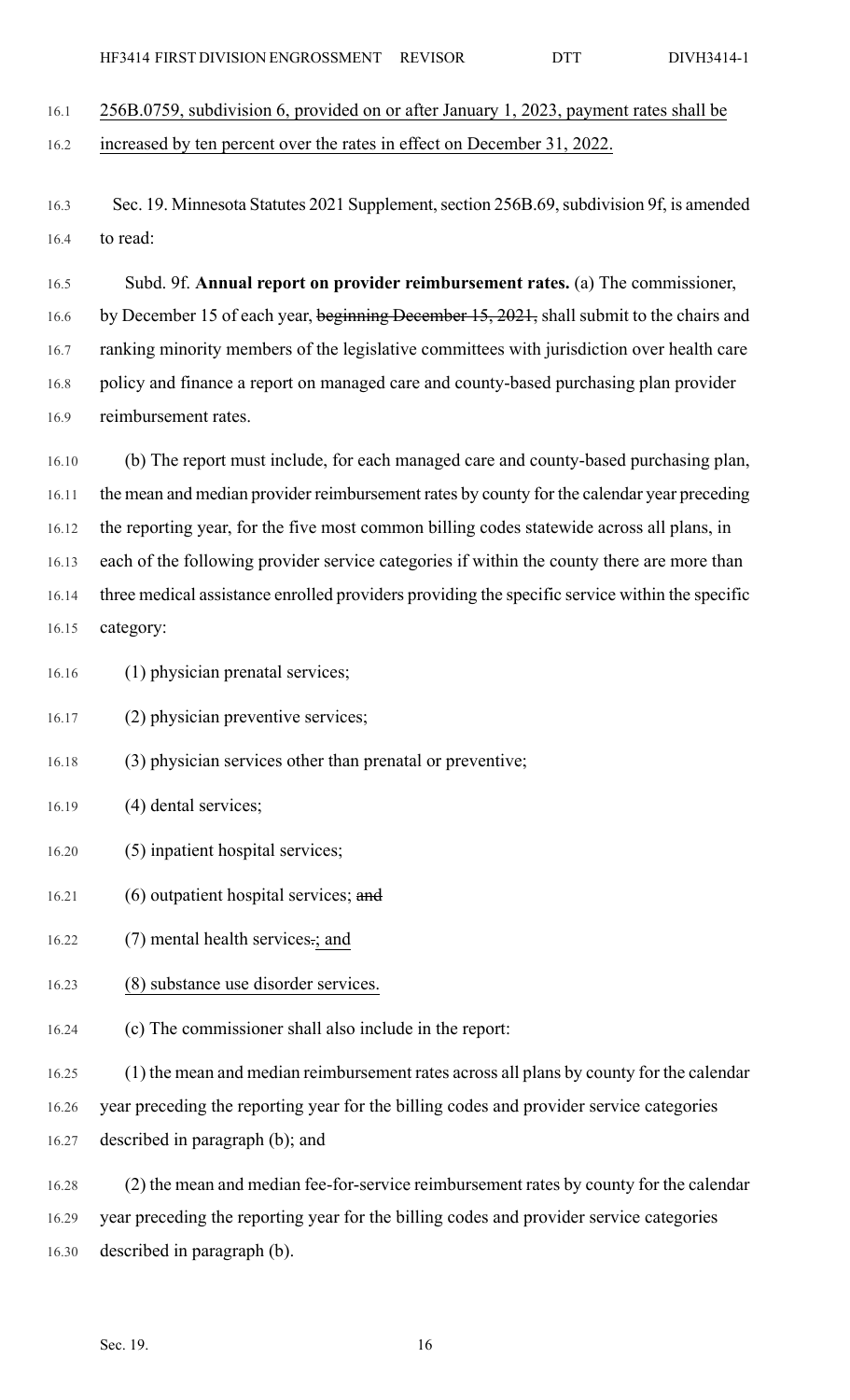17.1 Sec. 20. Laws 2021, First Special Session chapter 7, article 11, section 38, is amended to 17.2 read:

## 17.3 Sec. 38. **DIRECTION TO THE COMMISSIONER; SUBSTANCE USE DISORDER** 17.4 **TREATMENT PAPERWORK REDUCTION.**

17.5 (a) The commissioner of human services, in consultation with counties, tribes, managed 17.6 care organizations, substance use disorder treatment professional associations, and other 17.7 relevant stakeholders, shall develop, assess, and recommend systems improvements to 17.8 minimize regulatory paperwork and improve systems for substance use disorder programs 17.9 licensed under Minnesota Statutes, chapter 245A, and regulated under Minnesota Statutes, 17.10 chapters 245F and 245G, and Minnesota Rules, chapters 2960 and 9530. The commissioner 17.11 of human services shall make available any resources needed from other divisions within 17.12 the department to implement systems improvements.

17.13 (b) The commissioner of health shall make available needed information and resources 17.14 from the Division of Health Policy.

17.15 (c) The Office of MN.IT Services shall provide advance consultation and implementation 17.16 of the changes needed in data systems.

17.17 (d) The commissioner of human services shall contract with a vendor that has experience 17.18 with developing statewide system changes for multiple states at the payer and provider 17.19 levels. If the commissioner, after exercising reasonable diligence, is unable to secure a 17.20 vendor with the requisite qualifications, the commissioner may select the best qualified 17.21 vendor available. When developing recommendations, the commissioner shall consider 17.22 input from all stakeholders. The commissioner's recommendations shall maximize benefits 17.23 for clients and utility for providers, regulatory agencies, and payers.

17.24 (e) The commissioner of human services and the contracted vendor shall follow the 17.25 recommendations from the report issued in response to Laws 2019, First Special Session 17.26 chapter 9, article 6, section 76.

17.27 (f) By December 15, 2022, Within two years of contracting with a qualified vendor 17.28 according to paragraph (d), the commissioner of human services shall take steps to implement 17.29 paperwork reductions and systems improvements within the commissioner's authority and 17.30 submit to the chairs and ranking minority members of the legislative committees with 17.31 jurisdiction over health and human services a report that includes recommendations for 17.32 changes in statutes that would further enhance systems improvements to reduce paperwork. 17.33 The report shall include a summary of the approaches developed and assessed by the